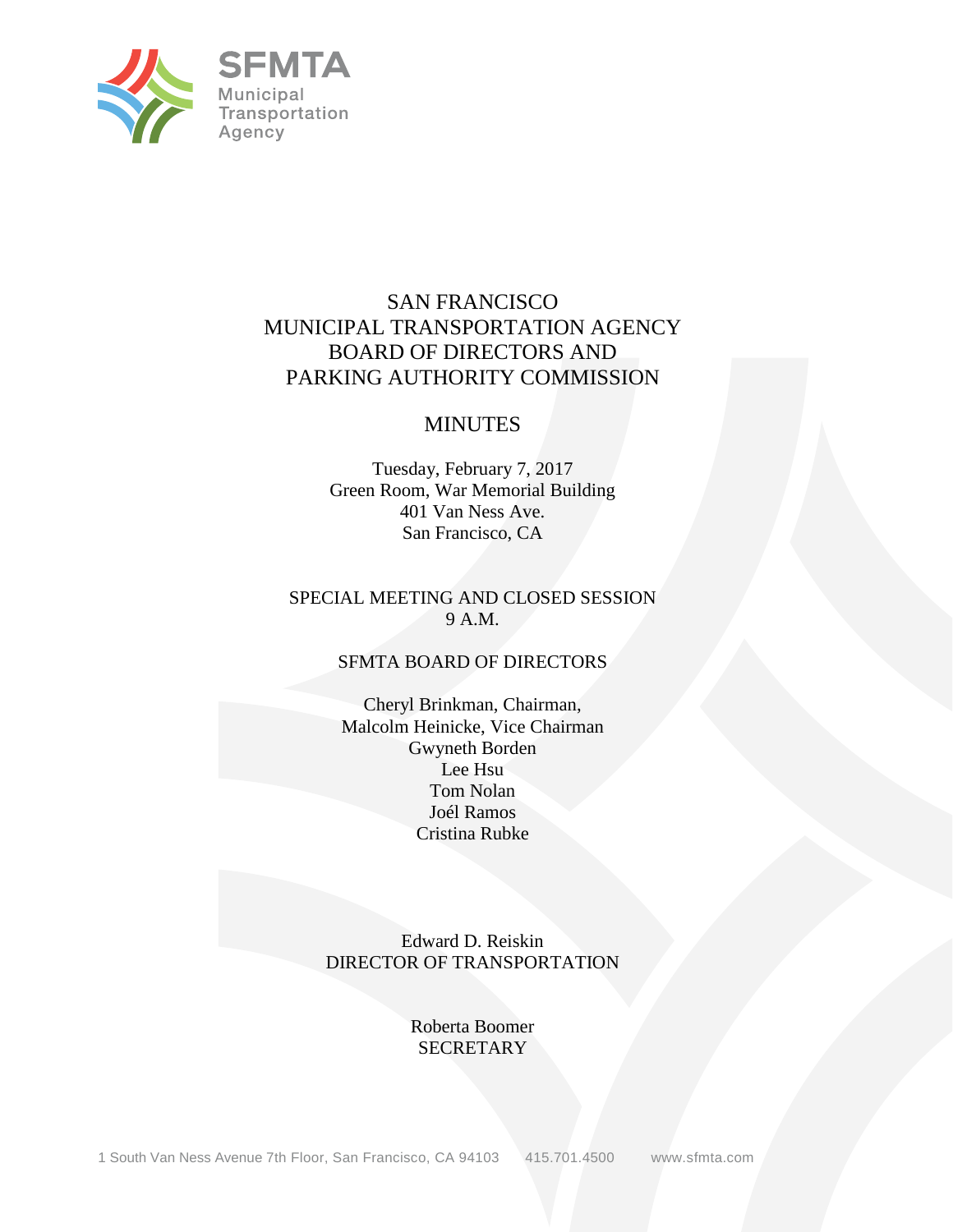## ORDER OF BUSINESS

## 1. Call to Order

Chairman Brinkman called the meeting to order at 9:03 a.m.

## 2. Roll Call

Present: Cheryl Brinkman Malcolm Heinicke Lee Hsu Tom Nolan Joél Ramos Cristina Rubke

Absent: Gwyneth Borden – with notification

3. Announcement of prohibition of sound producing devices during the meeting.

Chairman Brinkman announced that the ringing of and use of cell phones, pagers and similar sound-producing electronic devices are prohibited at the meeting. She advised that any person responsible for the ringing or use of a cell phone, pager, or other similar sound-producing electronic devices might be removed from the meeting. She also advised that cell phones that are set on "vibrate" cause microphone interference and requested that they be placed in the "off" position.

#### 4. Communications

Board Secretary Boomer stated that the closed session scheduled for this meeting was cancelled.

Secretary Boomer also noted that the SFMTA Board would recess the meeting for a lunch break. During this time, there would be a display of various current construction and capital projects with project managers available to answer questions. Members of the public are welcome to review the various displays, and ask questions of staff.

5. Citizens' Advisory Council Report

No report.

6. Presentation and discussion regarding the financial and legal responsibilities of the SFMTA. (Explanatory documents include slide presentations. Fulfills Charter Section 8A.102 (c) (3) training requirements.)

Ted Egan, Chief Economist, Jonathan Yank, Deputy City Attorney and Micki Callahan, Director, Department of Human Resources presented the item.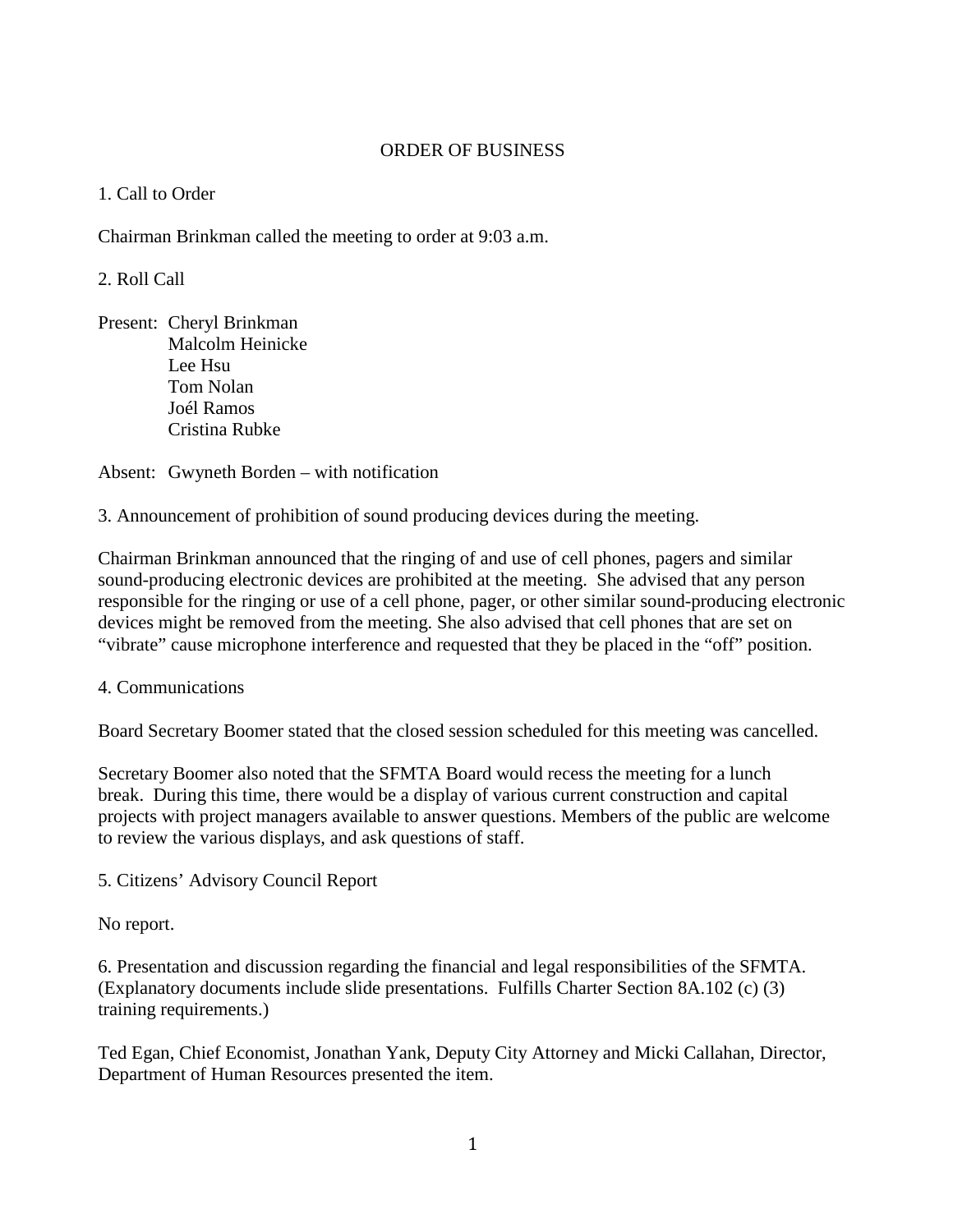## PUBLIC COMMENT:

Peter Straus wondered about the SFMTA's growth factor. He has seen a marked decline in revenue and wanted to understand the basis for that decline.

7. Presentation and discussion regarding updates on various Transit Division programs including Muni Forward, service plans and operational and capital projects. (Explanatory documents include a slide presentation.)

Ed Reiskin, Director of Transportation provided an overview of the day, reviewed local, state and federal changes and the SFMTA's focus for 2017.

John Haley, Director, Transit, presented the item.

## PUBLIC COMMENT:

Peter Straus stated that there are a lot of good things going on such as increase in Metro service but there are two things that have not been talked about, Transportation Network Companies (TNCs) and real time information. The SFMTA is reticent to discuss regulation of TNCs which cause problems downtown. The SFMTA is embarrassed about the collapse of NextBus. A real time information system is extremely important to riders. This needs to be an agency focus. The SFMTA's systems need to become a lot better.

Howard Strassner stated that he recently took four buses and waited for less than three minutes for all four rides. He expressed hope that the radio control system will help avoid bunching. He suggested in-route coupling of light rail vehicles. He expressed concern about the increased number of Uber and Chariot vehicles and urged consideration of having congestion fees for those cars. The design for Market Street should be based on Muni's needs. He urged more far side bus stops and signal priority for transit. The SFMTA must deal with driverless vehicles and the need for more low-floor cars.

8. Presentation and discussion regarding updates on various SFMTA projects including planning projects and studies and major corridor and bus and rail expansion projects. (Explanatory documents include a slide presentation.)

Grahm Satterwhite, Project Manager, Erin Miller Blankenship, Project Manager, Kenya Wheeler, Project Manager, Paul Bignardi, Principle Planner, and Liz Brisson, Project Manager, and Ed Reiskin, Director of Transportation presented the item.

#### PUBLIC COMMENT:

Edward Mason stated that the city is not addressing automobile traffic coming into San Francisco. Noe Valley residents are suffering with between 35-40 buses per hour. San Mateo County isn't building residential units. He wondered if San Francisco was building housing for the southern counties. The SFMTA has no regional bus express system in their plan and is not discussing it.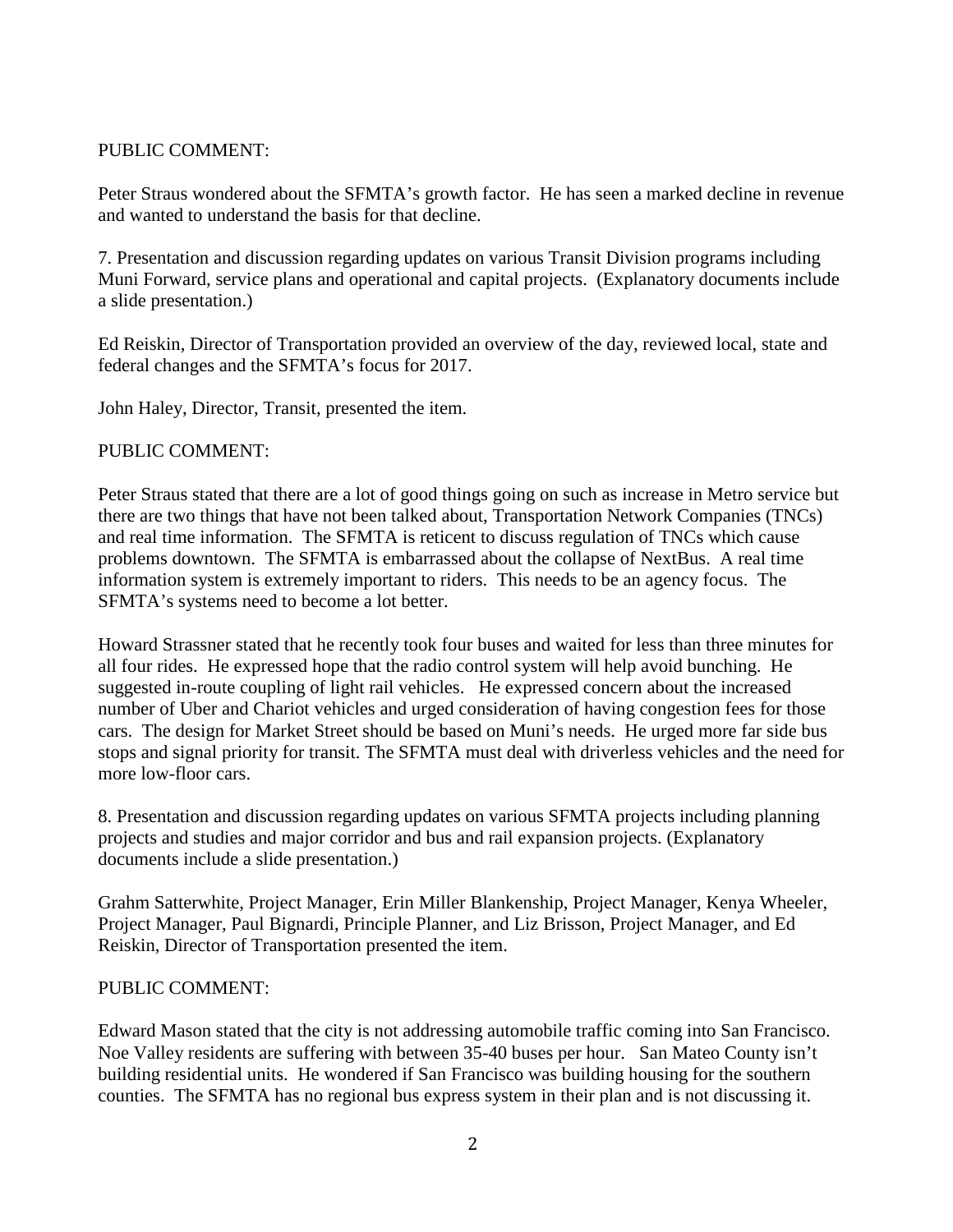There should be an express system from Berkeley to Palo Alto.

Howard Strassner stated that the SFMTA shouldn't forget the need to serve the neighborhoods. It's hard to get downtown from Potrero Hill. The SFMTA should be more transparent than it has been in the past. He expressed optimism about bus bulbs making a serious difference for the 28 Line.

Chairman Brinkman recessed the meeting at 12:40 pm and reconvened the meeting at 1:53 pm

9. Presentation and discussion regarding updates on various Sustainable Street programs including Vision Zero projects, Connect SF, the Shared Mobility Strategy and other key planning initiatives. (Explanatory documents include a slide presentation.)

Tom Maguire, Director, Sustainable Streets presented the item. Kate Toran, Director, Taxis and Accessible Services provided an overview of draft principles for managing emerging transportation services.

## PUBLIC COMMENT:

Edward Mason commented about climate change. The SFMTA doesn't make adequate connections between actions and impacts. He suggested putting up carbon emission counters at entrances to San Francisco. The City needs to hold people accountable for driving, especially those who drive alone.

Peter Straus stated that it seems that TNCs are included as an emerging technology. TNCs are disruptive and the City's response hasn't been fast enough to keep up. Scoot has relatively little impact while Chariot has a bigger one. The City needs to move quicker and more actively, especially with those that are more disruptive.

Herbert Weiner stated that the internal command and control discussion was missing. He wondered about the SFMTA's internal structure. This has never been addressed in this report. Noticeable things such as the cooking of the books, comments by the Grand Jury, and the manipulation of statistics by the Central Subway project. Whatever project is implemented by the SFMTA won't help service delivery.

10. Presentation and discussion regarding the process to design and develop the SFMTA's next Strategic Plan. (Explanatory documents include a slide presentation.)

Ed Reiskin, Director of Transportation, and Travis Fox, Chief Performance Officer, presented the item.

# PUBLIC COMMENT:

Herbert Weiner stated that the SFMTA needs to address administrative weaknesses and adapt to transportation needs. Some staff think that switchbacks are as American as apple pie. The public has gotten bad service in the last three weeks. The SFMTA has to address flawed operations. He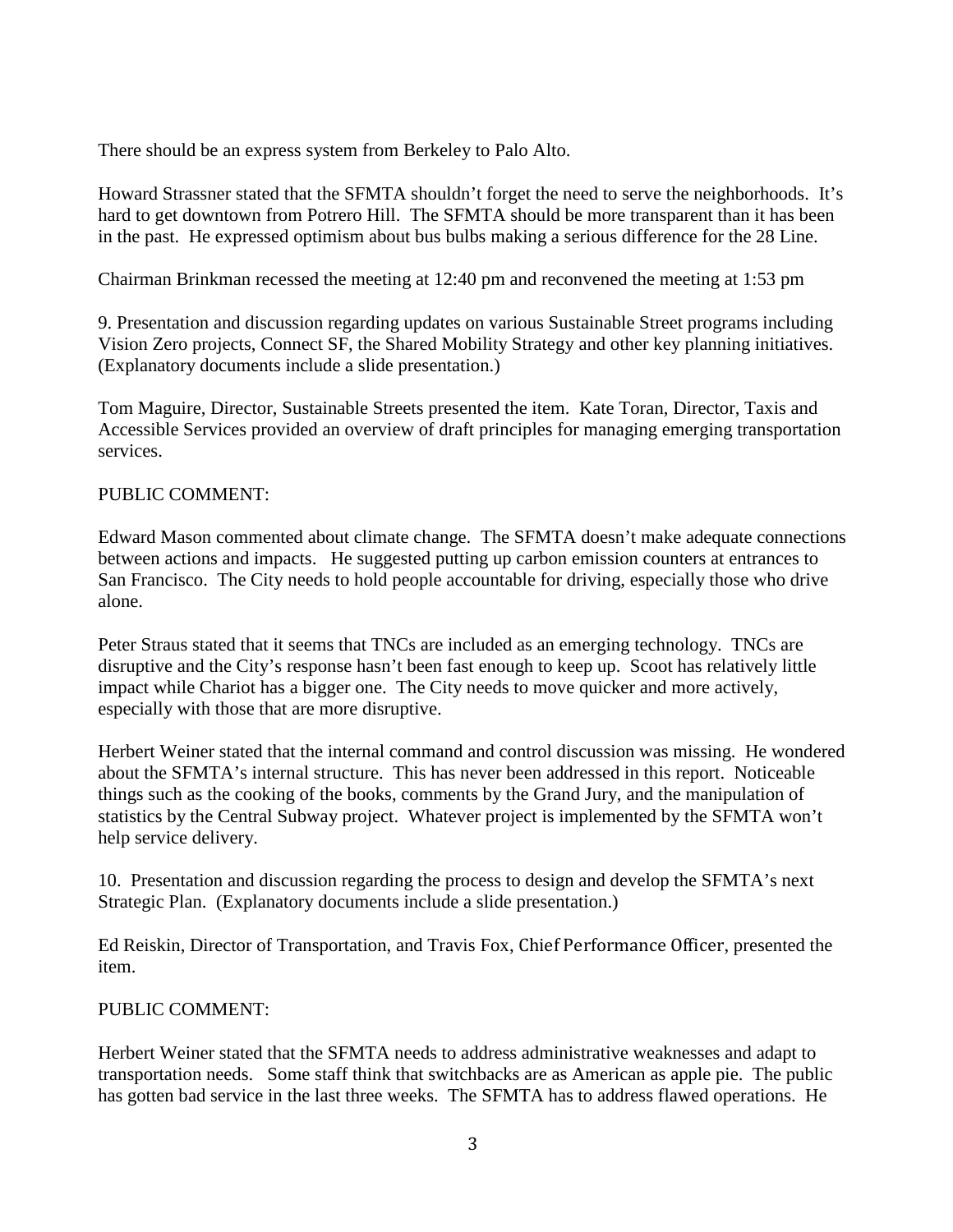would like to see transparency in how the SFMTA is organized to provide service. Muni Forward shouldn't exist without resolving the central problem of organization.

## 11. Public Comment

Edward Mason submitted public comment about and discussed various commuter shuttle bus violations in Noe Valley. San Francisco is mitigating worksite congestion in San Mateo and Santa Clara. Congestion has been transferred from worksites to residences. There has to be some degree of regional cooperation.

Written comment submitted by Edward Mason for inclusion in the minutes of the SFMTA Board of Director's meeting of February 7, 2017: Agenda Item 11, Public Comment:

MTA SP Board February 7 2017 written comments by Edward Mason Noe Valley commuter bus violation statistics for January 2017 include: 14 observation periods and 62 violations they include delay-block Muni: 13, residential street operation by vehicle greater than 35 feet: 2; no ICC identification: 1; no California license 17; no blue program placard: 29; staging: 10; idle engine: 9; missing blue placard: 4; major congestion: 7. Engine idling along Market Street between Church and Duboce requires enforcement. 24<sup>th</sup> Street is congested with 35 to 39 buses and hour. Mitigated work site congestion transferred to employee's neighborhood.

Herbert Weiner discussed the inaccuracy in travel times for Muni vehicles. This problem existed for a long time before it became public and reflects on the internal operation of the SFMTA. Problems with service delivery are internal. The SFMTA has to clean up its' own backyard.

12. Discussion and vote pursuant to Administrative Code Section 67.10(d) as to whether to invoke the attorney-client privilege and conduct a closed session conference with legal counsel.

The closed session was cancelled.

ADJOURN – The meeting was adjourned at 3:46pm.

A recording of the meeting is on file in the office of the Secretary to the San Francisco Municipal Transportation Agency Board of Directors.

(foromer Roberta Boomer

Board Secretary

The Ethics Commission of the City and County of San Francisco has asked us to remind individuals and entities that influence or attempt to influence local legislative or administrative action may be required by the San Francisco Lobbyist Ordinance [S.F. Campaign and Governmental Conduct Code section 2.100 et seq.] to register and report lobbying activity. For more information about the